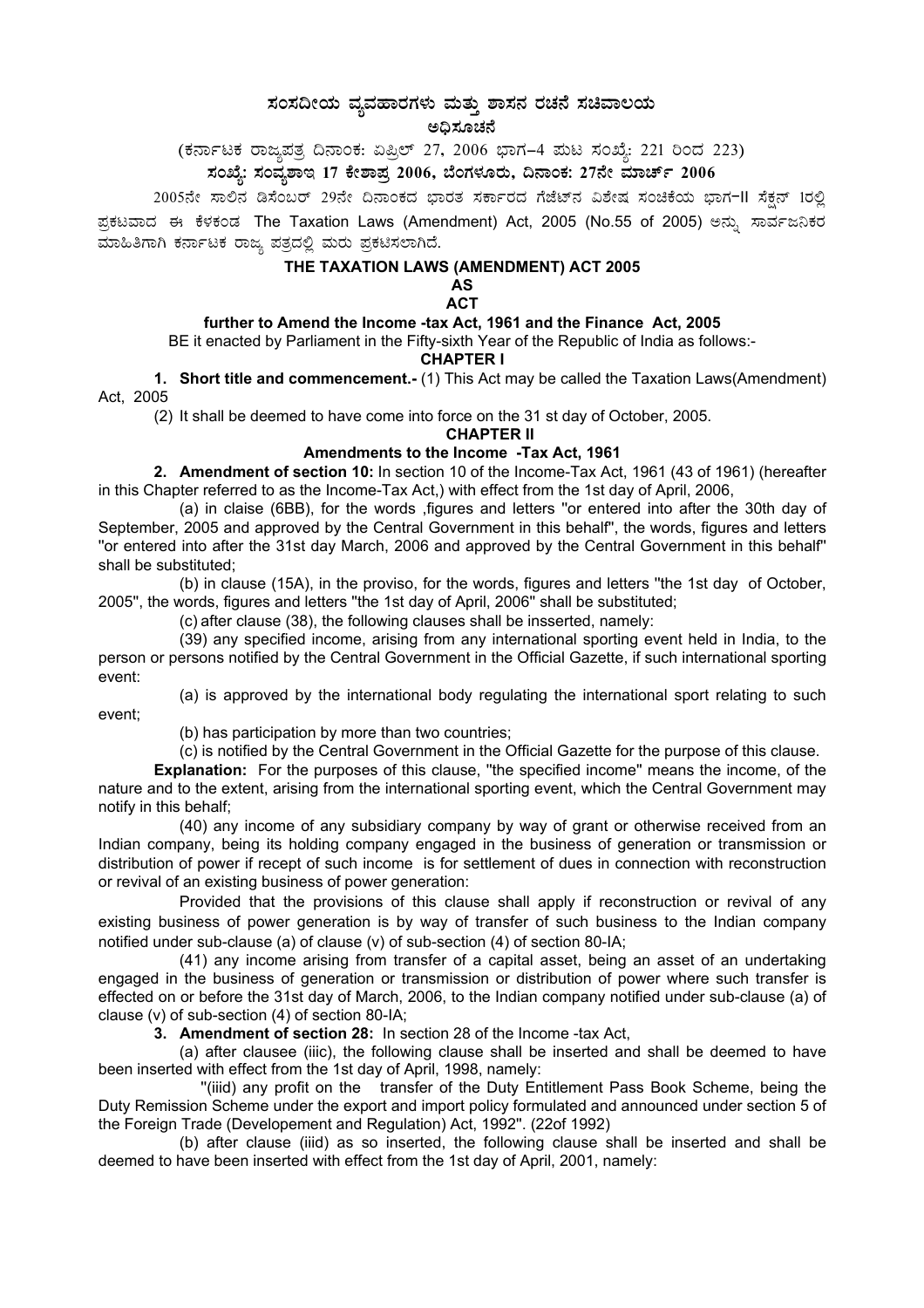#### ⊧ᠰ<sub>₩</sub>RЖО⊽↑ OR>O¤"↑⊡∱G® ♪♪↑⊕О∧±©®D↑ ♭/∂G\*☆ ||<del>®</del>® יר⊓ר <u> କ⊠> ∿</u>

lie) any profit on the transfer of the Duty Free Replenishment Certificate, being the Duty" Remission Scheme under the export and import policy formulated and announced under section 5 of the Foreign Trade (Development and Regulation)Act, 1992", (22 of 1992)

4. Amendment of section 80-HHC: Insection 80-HHC of the Income-tax Act,

(i) in sub-section (3).

(A) after the proviso, the following provisos shall be inserted and shall be deemed to have been inserted with effect from the 1st day of April, 1998, namely:

"Provided futher that in the case of an assessee having export turnover not exceeding rupees ten crores during the previous year, the profits computed under clause(a) or clause (b) or clause (c) of this sub- section or after giving effect to the first proviso, as the case may be, shall be futher increased by the amount which bears to ninety per cent. of any sum referred to in clause (iiid) or clause (iiie), as the case may be, of section 28, the same proportion as the export turnover bears to the total turnover of the business carried on by the assessee:

Provided also that in the case of an assessee having export tunover exceeding rupees ten crores during the previous the previous year, the profits computed under clause (a) or clause (b) or clause (c) of this sub-section or after giving effect to the first proviso, as the case may be, shall be futher increased by the amount which bears to ninety per cent. of any sum referred to in clause (iiid) of section 28, the same proportion as the export turnover bears to the total turnover of the business carried on by the assessee, if the assessee has necessary and sufficient evidence to prove that.

(a) he had an option to choose either the duty drawback or the Duty Entitlement Pass Book Scheme, being the Duty Remission Scheme; and

(b) the rate of drawback credit attributable to the customs duty was higher than the rate of credit allowable under the Duty Entitlement Pass Book Scheme, being the Duty Remission Scheme:

Provided also that in the case of an assessee having export tunover exceeding rupees ten crores during the previous year, the profits computed under clause (a) or clause (b) or clause (c) of this subsection or after giving effect to the first proviso, as the case may be, shall be futher incresed by the amount which bears to ninety per cent. of any sum referred to in clause (iiie) of section 28, the same proportion as the export turnover bears to the total turnover of the business carried on by the assessee, if assessee has necessary and sufficient evidence to prove that,

(a) he had an option to choose either the duty drawback or the Duty Free Replenishment Certificate, being the Duty Remission Scheme; and

(b) the rate of drawback credit attributable to the customs duty was higher than the rate of credit allowable under the Duty Free Replenishment Certificate, being the Duty Remission Scheme.

Explanation: For the purposes of this clause. "rate of credit allowable" means the rate of credit allowable under the Duty Free Replenishment Certificate, being the Duty Remission Scheme calculated in the manner as may be notified by the Central Government:",

(B) after the fourth proviso as so inserted, the following proviso shall be inserted and shall be deemed to have been inserted with effect from the 1st day of April, 1992, namely:

" Provided also that in case the computation under clause (a) or clause (b) or clause (c) of this sub-section is a loss, such loss shall be set off against the amount which bears to ninety percent. of

(a) any sum referred to in clause (iiia) or clause (iiib) or clause (iiic), as the case may be, or

(b) any sum referred to in clause (iiid) or clause (iiie), as the case may be, of section 28, as applicable in the case of an assessee referred to in the second or the third or the fourth proviso, as the case may be, the same proportion as export turnover bears to the total turnover of the business carried on by the assessee".

(ii) in the Explanation occurring at the end, with effect from the 1st day of April, 1998,

(I) in the proviso to clause (ba), for the word, brackets, figures and letter "and (iiic)". the brackets, figures, letters and word "(iiic), (iiid) and (iiie)" shall be substituted and shall be deemed to have been substituted:

(II) in clause (baa), in sub-clause (I), for the word brackets, figures and letter "and (iiic)", the brackets, figure, letters and word "(iiic), (iiid) and (iiie)" shall be substituted and shall be deemed to have been substituted.

5. Amendment of section 80-IA: In section 80-IA of the Income-tax Act. in sub-section (4), after clause (iv), the following clause shall be inserted with effect from the 1st day of April, 2006, namely:

"(v) an undertaking owned by an Indian company and set up for reconstruction or revival of a power generating plant, if

(a) such Indian company is formed before the 30 th day of November, 2005 with majority equity participation by public sector companies for the purposes of enforcing the security interest of the lenders to the company owning the power generating plant and such Indian Company is notified before the 31st day of December, 2005 by the Central Government for the purposes of this clause;